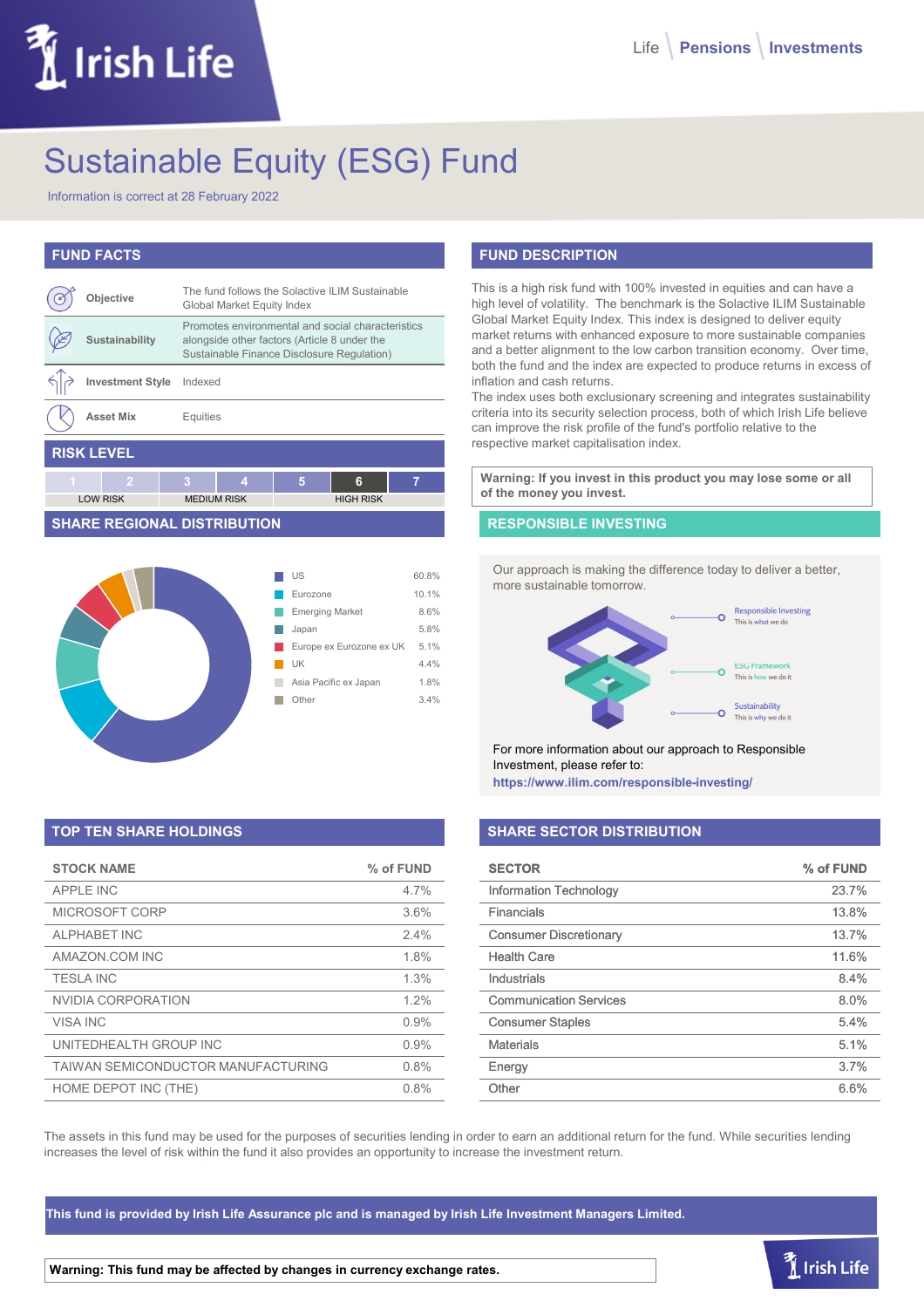| <b>CALENDAR YEAR RETURN</b> |            |  |
|-----------------------------|------------|--|
|                             | <b>YTD</b> |  |
| Fund                        | $-7.36\%$  |  |
| Benchmark                   | $-7.29\%$  |  |

#### **PERFORMANCE AS AT 28/02/2022**

|           | 1 Month   | <b>Since Launch</b> |
|-----------|-----------|---------------------|
| Fund      | $-3.32\%$ | $-6.80\%$           |
| Benchmark | $-3.24%$  | $-6.74%$            |

Fund returns are quoted before taxes and after a standard annual management charge of 0.23%. Annual fund management charges are calculated and deducted based on the offer price of the fund. The unit price and value of the fund are always quoted after an allowance has been made for the fund management charge. There is no Bid/Offer spread.

Launch Date (for the series used in the above performance illustration) = 10 Dec 2021; YTD = year to date; p.a. = per annum Source: Irish Life Investment Managers

Benchmark: The standard against which the performance of the fund is measured. It typically includes market indices or weighted combinations of these as appropriate.

**Warning: Past performance is not a reliable guide to future performance.**

#### **Warning: The value of your investment may go down as well as up.**

*Solactive AG ("Solactive") is the licensor of the Index. Funds that are based on the Index are not sponsored, endorsed, promoted or sold by Solactive* in any way and Solactive makes no express or implied representation, guarantee or assurance with regard to: (a) the advisability in investing in the *Fund or in any financial instruments; (b) the quality, accuracy and/or completeness of the Index; and/or (c) the results obtained or to be obtained by any person or entity from the use of the Index. Solactive reserves the right to change the methods of calculation or publication with respect to the Index. Solactive shall not be liable for any damages suffered incurred as a result of the use (or inability to use) of the Index.*